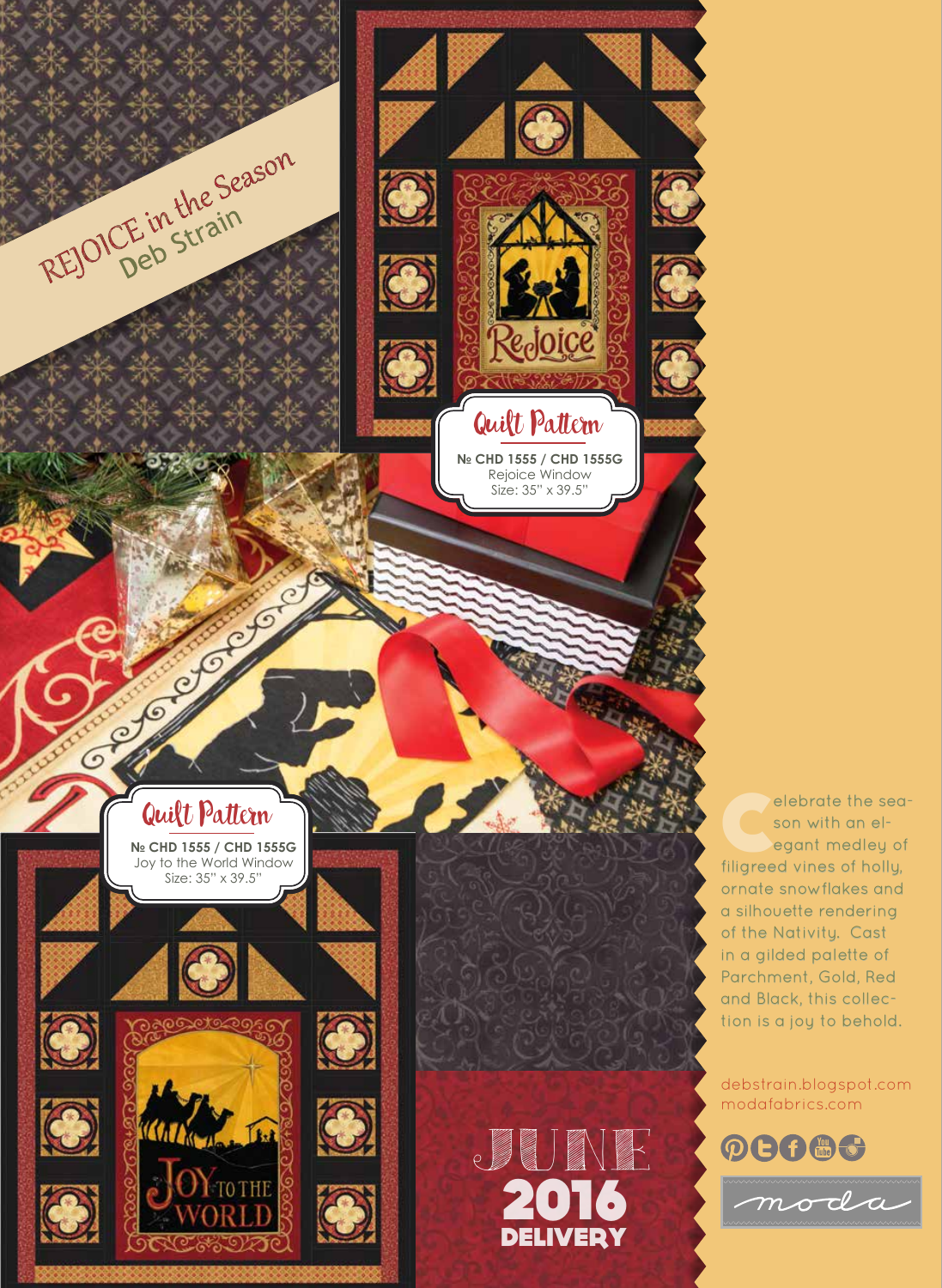

**№ 19760 13 Panel Parchment**





**№ 19765 22 Black**



**№ 19767 18 Black**



**№ 19763 20 Black**

**№ 19764 18 Black**



**Black**